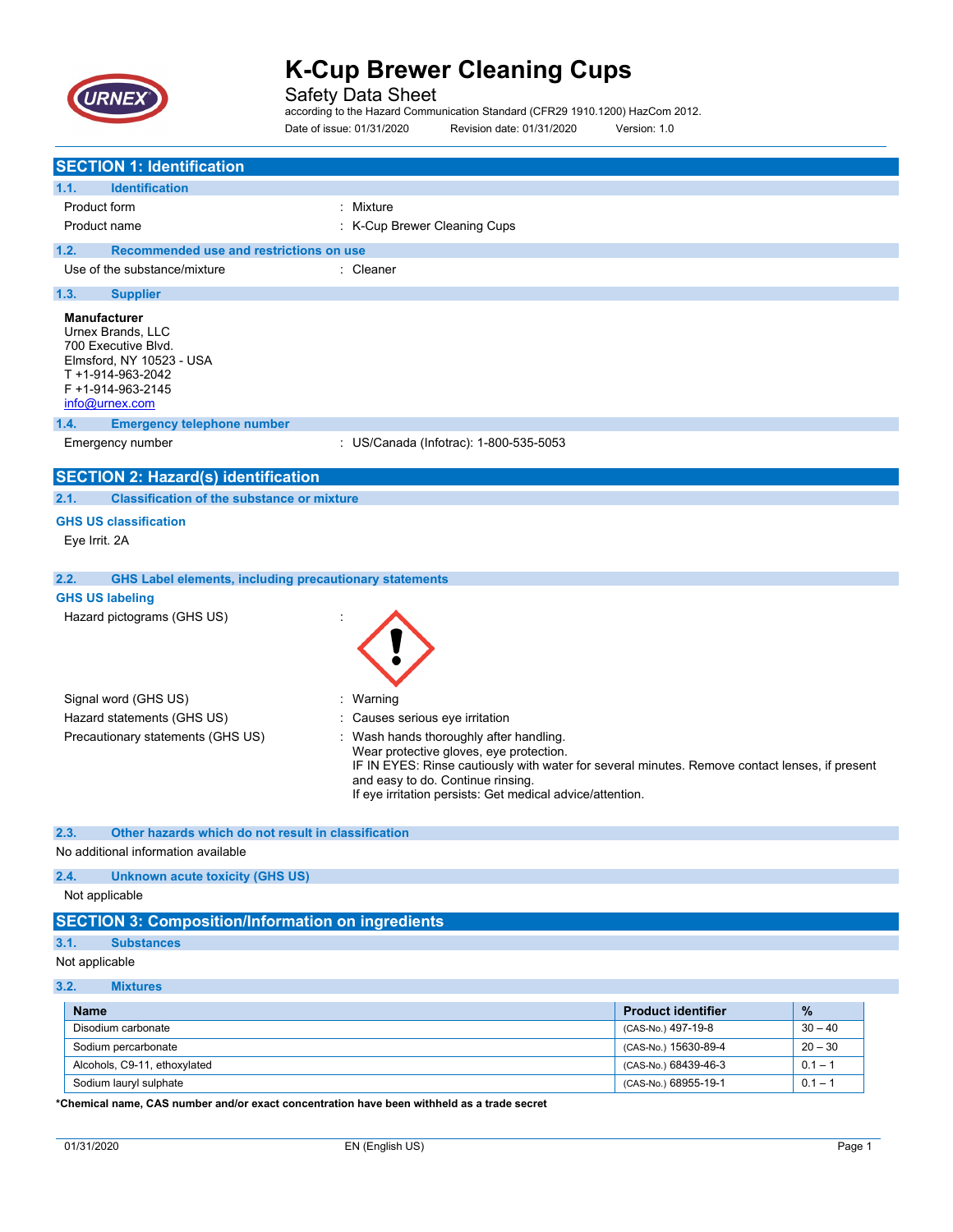Safety Data Sheet

according to the Hazard Communication Standard (CFR29 1910.1200) HazCom 2012.

| <b>SECTION 4: First-aid measures</b>                                                                                                 |                                                                                                                                                                                               |  |
|--------------------------------------------------------------------------------------------------------------------------------------|-----------------------------------------------------------------------------------------------------------------------------------------------------------------------------------------------|--|
| <b>Description of first aid measures</b><br>4.1.                                                                                     |                                                                                                                                                                                               |  |
| First-aid measures after inhalation                                                                                                  | If breathing is difficult, remove victim to fresh air and keep at rest in a position comfortable for<br>breathing. Get medical advice/attention if you feel unwell.                           |  |
| First-aid measures after skin contact                                                                                                | If skin irritation occurs: Wash skin with plenty of water. Obtain medical attention if irritation<br>persists.                                                                                |  |
| First-aid measures after eye contact                                                                                                 | IF IN EYES: Rinse cautiously with water for several minutes. Remove contact lenses, if present<br>and easy to do. Continue rinsing. If eye irritation persists: Get medical advice/attention. |  |
| First-aid measures after ingestion                                                                                                   | Do not induce vomiting without medical advice. Never give anything by mouth to an<br>unconscious person. Get medical advice/attention if you feel unwell.                                     |  |
| 4.2.<br>Most important symptoms and effects (acute and delayed)                                                                      |                                                                                                                                                                                               |  |
| Symptoms/effects after inhalation                                                                                                    | May cause irritation to the respiratory tract.                                                                                                                                                |  |
| Symptoms/effects after skin contact                                                                                                  | May cause skin irritation. Repeated exposure may cause skin dryness or cracking.                                                                                                              |  |
| Symptoms/effects after eye contact                                                                                                   | Causes serious eye irritation. Symptoms may include discomfort or pain, excess blinking and<br>tear production, with marked redness and swelling of the conjunctiva.                          |  |
| Symptoms/effects after ingestion                                                                                                     | May be harmful if swallowed. May cause gastrointestinal irritation, nausea, vomiting and<br>diarrhea.                                                                                         |  |
| 4.3.<br>Immediate medical attention and special treatment, if necessary                                                              |                                                                                                                                                                                               |  |
| Symptoms may be delayed. In case of accident or if you feel unwell, seek medical advice immediately (show the label where possible). |                                                                                                                                                                                               |  |
| <b>SECTION 5: Fire-fighting measures</b>                                                                                             |                                                                                                                                                                                               |  |
| Suitable (and unsuitable) extinguishing media<br>5.1.                                                                                |                                                                                                                                                                                               |  |
| Suitable extinguishing media                                                                                                         | : Use extinguishing media appropriate for surrounding fire.                                                                                                                                   |  |
| Unsuitable extinguishing media                                                                                                       | Do not use water jet.                                                                                                                                                                         |  |
| 5.2.<br>Specific hazards arising from the chemical                                                                                   |                                                                                                                                                                                               |  |
| Fire hazard                                                                                                                          | : Products of combustion may include, and are not limited to: oxides of carbon.                                                                                                               |  |
| 5.3.<br>Special protective equipment and precautions for fire-fighters                                                               |                                                                                                                                                                                               |  |
| Firefighting instructions                                                                                                            | : Use water spray to cool exposed surfaces.                                                                                                                                                   |  |
|                                                                                                                                      |                                                                                                                                                                                               |  |

| Firelighting instructions      | Use water spray to coor exposed surfaces.                                                                             |
|--------------------------------|-----------------------------------------------------------------------------------------------------------------------|
| Protection during firefighting | : Keep upwind of fire. Wear full fire fighting turn-out gear (full Bunker gear) and respiratory<br>protection (SCBA). |
|                                |                                                                                                                       |

|        | <b>SECTION 6: Accidental release measures</b>                                       |                                                                                                                                                                                              |
|--------|-------------------------------------------------------------------------------------|----------------------------------------------------------------------------------------------------------------------------------------------------------------------------------------------|
| 6.1.   | Personal precautions, protective equipment and emergency procedures                 |                                                                                                                                                                                              |
|        | General measures                                                                    | : Use personal protection recommended in Section 8. Isolate the hazard area and deny entry to<br>unnecessary and unprotected personnel.                                                      |
| 6.1.1. | For non-emergency personnel                                                         |                                                                                                                                                                                              |
|        | No additional information available                                                 |                                                                                                                                                                                              |
| 6.1.2. | For emergency responders                                                            |                                                                                                                                                                                              |
|        | No additional information available                                                 |                                                                                                                                                                                              |
| 6.2.   | <b>Environmental precautions</b>                                                    |                                                                                                                                                                                              |
|        | Prevent entry to sewers and public waters.                                          |                                                                                                                                                                                              |
| 6.3.   | Methods and material for containment and cleaning up                                |                                                                                                                                                                                              |
|        | For containment                                                                     | : Contain spill, then place in a suitable container. Minimize dust generation. Do not flush to sewer<br>or allow to enter waterways. Use appropriate Personal Protective Equipment (PPE).    |
|        | Methods for cleaning up                                                             | : Vacuum or sweep material and place in a disposal container. Avoid dust formation. Provide<br>ventilation.                                                                                  |
| 6.4.   | <b>Reference to other sections</b>                                                  |                                                                                                                                                                                              |
|        | For further information refer to section 8: "Exposure controls/personal protection" |                                                                                                                                                                                              |
|        | <b>SECTION 7: Handling and storage</b>                                              |                                                                                                                                                                                              |
| 7.1.   | <b>Precautions for safe handling</b>                                                |                                                                                                                                                                                              |
|        | Precautions for safe handling                                                       | : Avoid contact with skin and eyes. Avoid generating and breathing dust. Do not swallow. Handle<br>and open container with care. When using do not eat, drink or smoke. Good housekeeping is |

equipment, etc, is not recommended.

important to prevent accumulation of dust. The use of compressed air for cleaning clothing,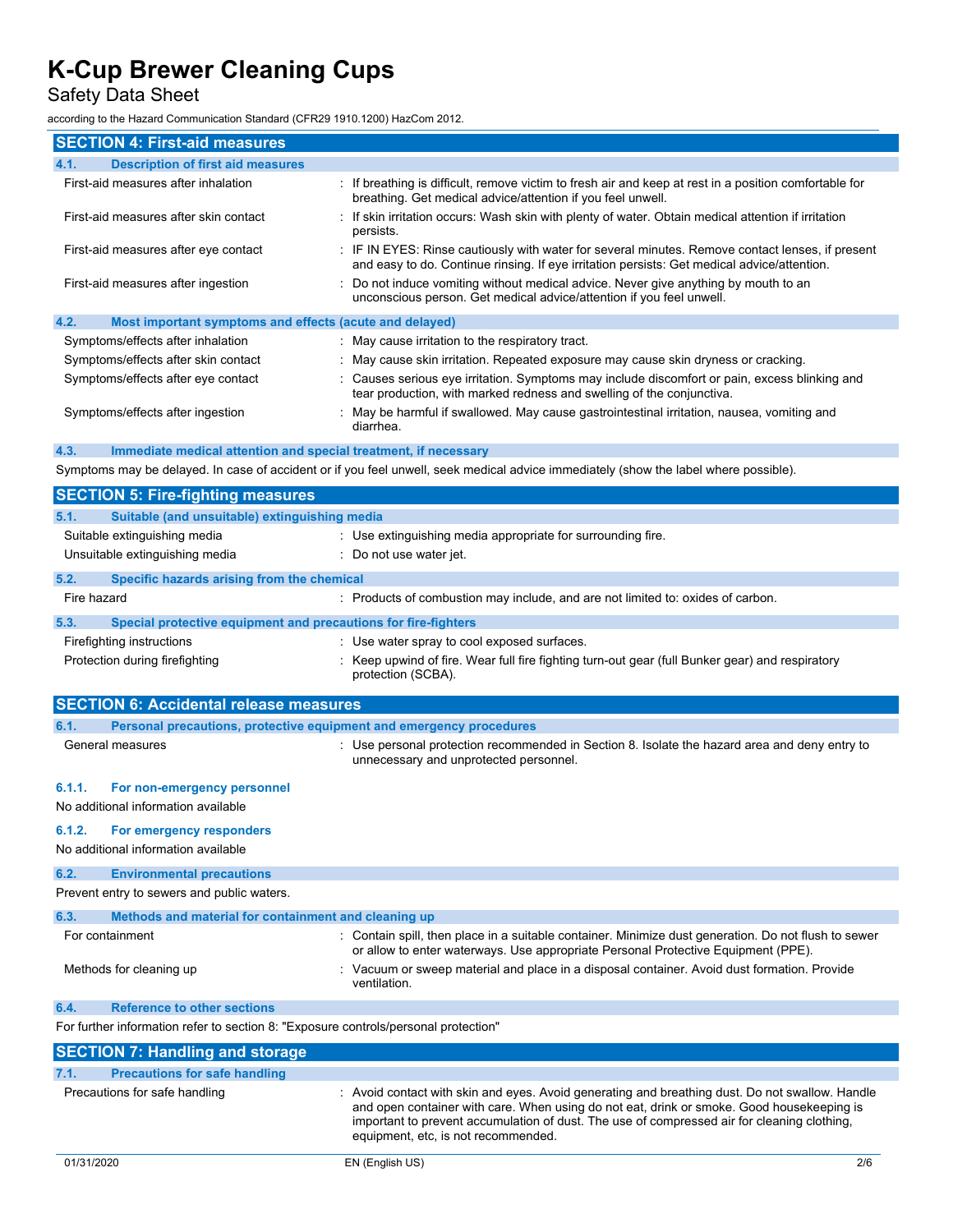### Safety Data Sheet

according to the Hazard Communication Standard (CFR29 1910.1200) HazCom 2012.

| Hygiene measures                                                     | : Wash contaminated clothing before reuse. Always wash hands after handling the product.                             |
|----------------------------------------------------------------------|----------------------------------------------------------------------------------------------------------------------|
| Conditions for safe storage, including any incompatibilities<br>7.2. |                                                                                                                      |
| Storage conditions                                                   | : Keep out of the reach of children. Store in a dry, cool and well-ventilated place. Keep in original<br>containers. |
| <b>SECTION 8: Exposure controls/personal protection</b>              |                                                                                                                      |
| 8.1.<br><b>Control parameters</b>                                    |                                                                                                                      |
| Alcohols, C9-11, ethoxylated (68439-46-3)                            |                                                                                                                      |
| Not applicable                                                       |                                                                                                                      |
| Sodium lauryl sulphate (68955-19-1)                                  |                                                                                                                      |
| Not applicable                                                       |                                                                                                                      |
| Sodium percarbonate (15630-89-4)                                     |                                                                                                                      |
| Not applicable                                                       |                                                                                                                      |
| Disodium carbonate (497-19-8)                                        |                                                                                                                      |
| Not applicable                                                       |                                                                                                                      |
| <b>Appropriate engineering controls</b><br>8.2.                      |                                                                                                                      |
| Appropriate engineering controls                                     | : Ensure good ventilation of the work station.                                                                       |
| Environmental exposure controls                                      | : Avoid release to the environment.                                                                                  |

#### **8.3. Individual protection measures/Personal protective equipment**

#### **Hand protection:**

Wear suitable gloves

#### **Eye protection:**

Wear eye protection

#### **Skin and body protection:**

Wear suitable protective clothing

#### **Respiratory protection:**

In case of insufficient ventilation, wear suitable respiratory equipment. Respirator selection must be based on known or anticipated exposure levels, the hazards of the product and the safe working limits of the selected respirator.

#### **Other information:**

Handle in accordance with good industrial hygiene and safety procedures. Do not eat, drink or smoke when using this product.

| <b>SECTION 9: Physical and chemical properties</b>            |                     |     |  |
|---------------------------------------------------------------|---------------------|-----|--|
| Information on basic physical and chemical properties<br>9.1. |                     |     |  |
| Physical state                                                | : Solid             |     |  |
| Appearance                                                    | : Granules          |     |  |
| Color                                                         | $:$ Light blue      |     |  |
| Odor                                                          | : No data available |     |  |
| Odor threshold                                                | : No data available |     |  |
| pH                                                            | : 10.51             |     |  |
| Melting point                                                 | : No data available |     |  |
| Freezing point                                                | : No data available |     |  |
| Boiling point                                                 | : No data available |     |  |
| Flash point                                                   | : No data available |     |  |
| Relative evaporation rate (butyl acetate=1)                   | : No data available |     |  |
| Flammability (solid, gas)                                     | : Not flammable.    |     |  |
| Vapor pressure                                                | : No data available |     |  |
| Relative vapor density at 20 °C                               | : No data available |     |  |
| Relative density                                              | : 1.156             |     |  |
| Solubility                                                    | : No data available |     |  |
| 01/31/2020                                                    | EN (English US)     | 3/6 |  |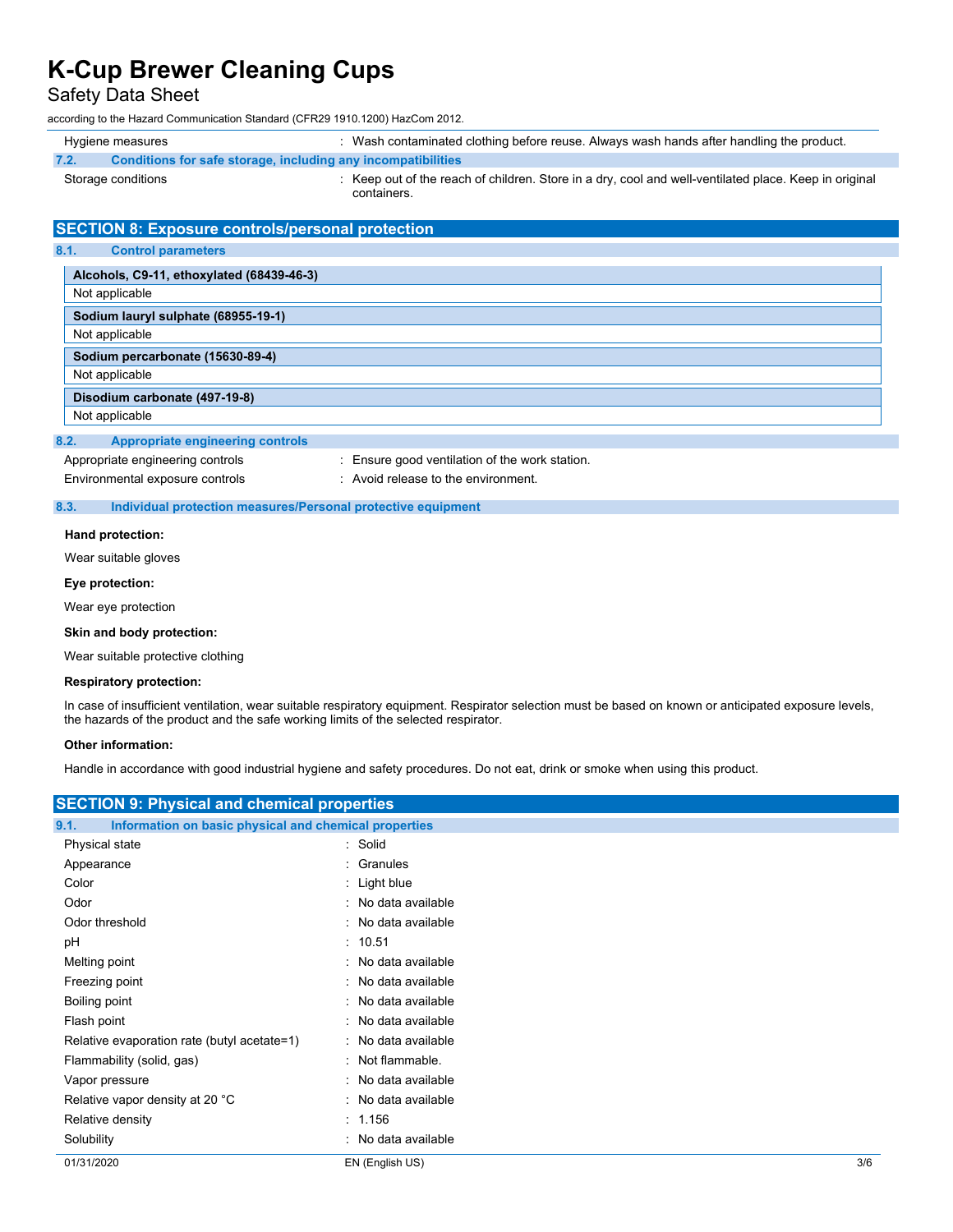### Safety Data Sheet

according to the Hazard Communication Standard (CFR29 1910.1200) HazCom 2012.

| Partition coefficient n-octanol/water | : No data available   |
|---------------------------------------|-----------------------|
| Auto-ignition temperature             | : No data available   |
| Decomposition temperature             | : No data available   |
| Viscosity, kinematic                  | $:$ No data available |
| Viscosity, dynamic                    | : No data available   |
| <b>Explosion limits</b>               | $:$ No data available |
| <b>Explosive properties</b>           | $:$ No data available |
| Oxidizing properties                  | $:$ No data available |

### **9.2. Other information**

No additional information available

| 10.1.<br><b>Reactivity</b><br>No dangerous reactions known under normal conditions of use.<br>10.2.<br><b>Chemical stability</b><br>Stable under normal conditions.<br>10.3.<br><b>Possibility of hazardous reactions</b><br>No dangerous reactions known under normal conditions of use.<br>10.4.<br><b>Conditions to avoid</b><br>Heat. Incompatible materials.<br>10.5.<br><b>Incompatible materials</b><br>Strong acids.<br>10.6.<br><b>Hazardous decomposition products</b> |  |
|----------------------------------------------------------------------------------------------------------------------------------------------------------------------------------------------------------------------------------------------------------------------------------------------------------------------------------------------------------------------------------------------------------------------------------------------------------------------------------|--|
|                                                                                                                                                                                                                                                                                                                                                                                                                                                                                  |  |
|                                                                                                                                                                                                                                                                                                                                                                                                                                                                                  |  |
|                                                                                                                                                                                                                                                                                                                                                                                                                                                                                  |  |
|                                                                                                                                                                                                                                                                                                                                                                                                                                                                                  |  |
|                                                                                                                                                                                                                                                                                                                                                                                                                                                                                  |  |
|                                                                                                                                                                                                                                                                                                                                                                                                                                                                                  |  |
|                                                                                                                                                                                                                                                                                                                                                                                                                                                                                  |  |
|                                                                                                                                                                                                                                                                                                                                                                                                                                                                                  |  |
|                                                                                                                                                                                                                                                                                                                                                                                                                                                                                  |  |
|                                                                                                                                                                                                                                                                                                                                                                                                                                                                                  |  |
|                                                                                                                                                                                                                                                                                                                                                                                                                                                                                  |  |
| May include, and are not limited to: oxides of carbon.                                                                                                                                                                                                                                                                                                                                                                                                                           |  |
| <b>SECTION 11: Toxicological information</b>                                                                                                                                                                                                                                                                                                                                                                                                                                     |  |
| 11.1.<br>Information on toxicological effects                                                                                                                                                                                                                                                                                                                                                                                                                                    |  |
| Acute toxicity (oral)<br>: Not classified.                                                                                                                                                                                                                                                                                                                                                                                                                                       |  |
| Acute toxicity (dermal)<br>Not classified                                                                                                                                                                                                                                                                                                                                                                                                                                        |  |
| Acute toxicity (inhalation)<br>: Not classified                                                                                                                                                                                                                                                                                                                                                                                                                                  |  |
|                                                                                                                                                                                                                                                                                                                                                                                                                                                                                  |  |
| Alcohols, C9-11, ethoxylated (68439-46-3)<br>LD50 oral rat                                                                                                                                                                                                                                                                                                                                                                                                                       |  |
| 1400 mg/kg<br>1400 mg/kg body weight<br>ATE US (oral)                                                                                                                                                                                                                                                                                                                                                                                                                            |  |
|                                                                                                                                                                                                                                                                                                                                                                                                                                                                                  |  |
| Sodium lauryl sulphate (68955-19-1)<br>LD50 oral rat<br>> 2000 mg/kg                                                                                                                                                                                                                                                                                                                                                                                                             |  |
| LD50 dermal rabbit<br>> 10000 mg/kg                                                                                                                                                                                                                                                                                                                                                                                                                                              |  |
| Sodium percarbonate (15630-89-4)                                                                                                                                                                                                                                                                                                                                                                                                                                                 |  |
| LD50 oral rat<br>1034 mg/kg                                                                                                                                                                                                                                                                                                                                                                                                                                                      |  |
| > 2000 mg/kg<br>LD50 dermal rabbit                                                                                                                                                                                                                                                                                                                                                                                                                                               |  |
| ATE US (oral)<br>1034 mg/kg body weight                                                                                                                                                                                                                                                                                                                                                                                                                                          |  |
| Disodium carbonate (497-19-8)                                                                                                                                                                                                                                                                                                                                                                                                                                                    |  |
| LD50 oral rat<br>4090 mg/kg                                                                                                                                                                                                                                                                                                                                                                                                                                                      |  |
| 4090 mg/kg body weight<br>ATE US (oral)                                                                                                                                                                                                                                                                                                                                                                                                                                          |  |
| Not classified<br>Skin corrosion/irritation                                                                                                                                                                                                                                                                                                                                                                                                                                      |  |
| pH: 10.51                                                                                                                                                                                                                                                                                                                                                                                                                                                                        |  |
| Causes serious eye irritation.<br>Serious eye damage/irritation                                                                                                                                                                                                                                                                                                                                                                                                                  |  |
| pH: 10.51                                                                                                                                                                                                                                                                                                                                                                                                                                                                        |  |
| : Not classified<br>Respiratory or skin sensitization                                                                                                                                                                                                                                                                                                                                                                                                                            |  |
| Not classified<br>Germ cell mutagenicity                                                                                                                                                                                                                                                                                                                                                                                                                                         |  |
| Carcinogenicity<br>: Not classified                                                                                                                                                                                                                                                                                                                                                                                                                                              |  |
| Reproductive toxicity<br>: Not classified                                                                                                                                                                                                                                                                                                                                                                                                                                        |  |
| 01/31/2020<br>EN (English US)                                                                                                                                                                                                                                                                                                                                                                                                                                                    |  |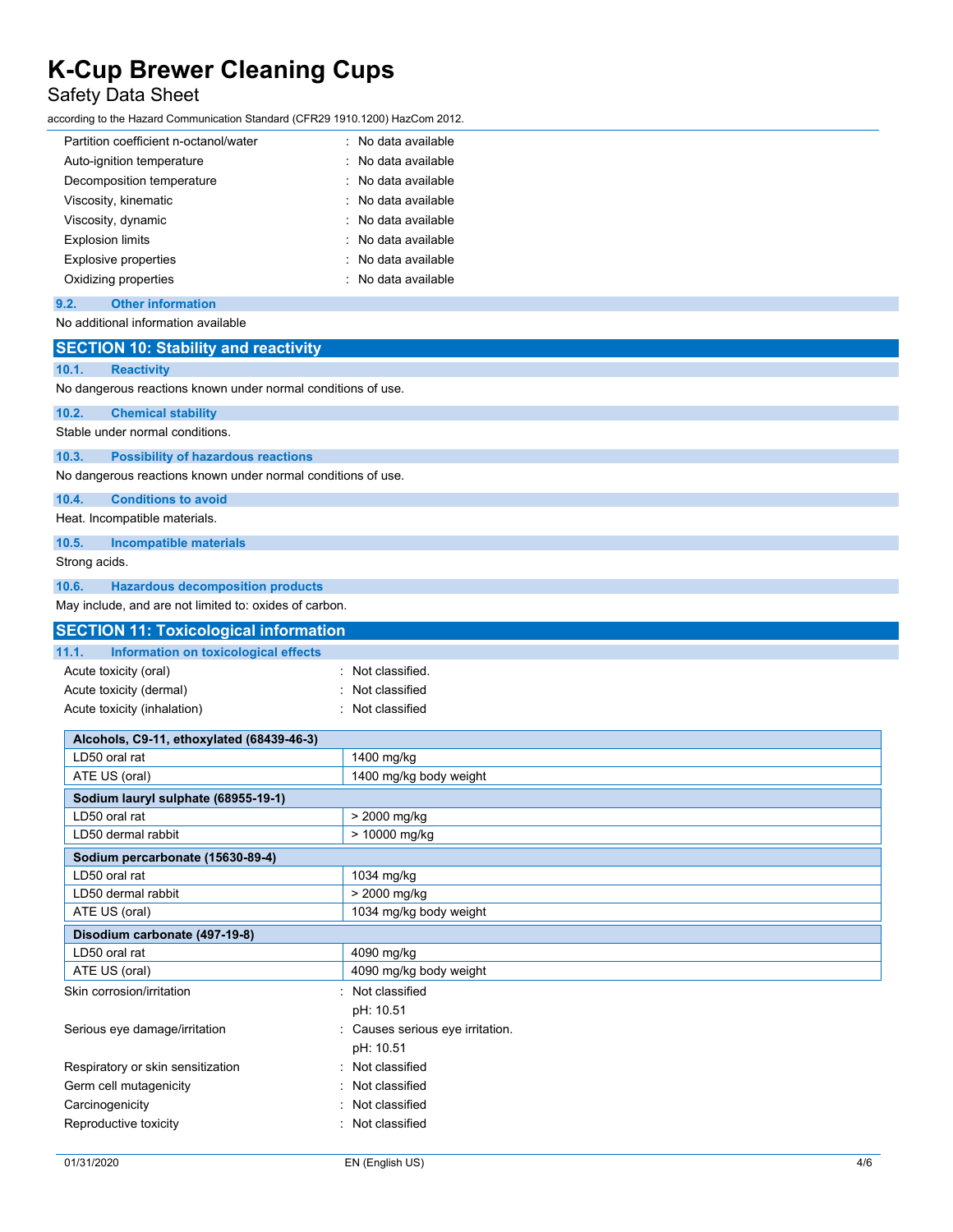**SECTION 12: Ecological information**

### Safety Data Sheet

according to the Hazard Communication Standard (CFR29 1910.1200) HazCom 2012.

| STOT-single exposure                | Not classified<br>$\sim$                                                                                                                                               |
|-------------------------------------|------------------------------------------------------------------------------------------------------------------------------------------------------------------------|
| STOT-repeated exposure              | Not classified                                                                                                                                                         |
| Aspiration hazard                   | : Not classified                                                                                                                                                       |
| Symptoms/effects after inhalation   | May cause irritation to the respiratory tract.                                                                                                                         |
| Symptoms/effects after skin contact | May cause skin irritation. Repeated exposure may cause skin dryness or cracking.                                                                                       |
| Symptoms/effects after eye contact  | : Causes serious eye irritation. Symptoms may include discomfort or pain, excess blinking and<br>tear production, with marked redness and swelling of the conjunctiva. |
| Symptoms/effects after ingestion    | May be harmful if swallowed. May cause gastrointestinal irritation, nausea, vomiting and<br>diarrhea.                                                                  |
| Other information                   | Likely routes of exposure: ingestion, inhalation, skin and eye.                                                                                                        |
|                                     |                                                                                                                                                                        |

| 12.1.<br><b>Toxicity</b>                      |                                                                               |
|-----------------------------------------------|-------------------------------------------------------------------------------|
| Ecology - general                             | : May cause long-term adverse effects in the aquatic environment.             |
| Sodium percarbonate (15630-89-4)              |                                                                               |
| LC50 fish 1                                   | 70.7 mg/l (Exposure time: 96 h - Species: Pimephales promelas [static])       |
| EC50 Daphnia 1                                | 4.9 mg/l (Exposure time: 48 h - Species: Daphnia pulex)                       |
| Disodium carbonate (497-19-8)                 |                                                                               |
| LC50 fish 1                                   | 300 mg/l (Exposure time: 96 h - Species: Lepomis macrochirus [static])        |
| EC50 Daphnia 1                                | 265 mg/l (Exposure time: 48 h - Species: Daphnia magna)                       |
| LC50 fish 2                                   | 310 - 1220 mg/l (Exposure time: 96 h - Species: Pimephales promelas [static]) |
| 12.2.<br><b>Persistence and degradability</b> |                                                                               |
| <b>Capsule Brewer Cleaning Powder</b>         |                                                                               |
| Persistence and degradability                 | Not established.                                                              |
| 12.3.<br><b>Bioaccumulative potential</b>     |                                                                               |
| <b>Capsule Brewer Cleaning Powder</b>         |                                                                               |
| Bioaccumulative potential                     | Not established.                                                              |
| Sodium percarbonate (15630-89-4)              |                                                                               |
| BCF fish 1                                    | (no bioaccumulation)                                                          |
| Disodium carbonate (497-19-8)                 |                                                                               |
| BCF fish 1                                    | (no bioaccumulation)                                                          |
| 12.4.<br><b>Mobility in soil</b>              |                                                                               |
| No additional information available           |                                                                               |
| 12.5.<br><b>Other adverse effects</b>         |                                                                               |
| Other information                             | : No other effects known.                                                     |
| <b>SECTION 13: Disposal considerations</b>    |                                                                               |
| <b>Disposal methods</b><br>13.1.              |                                                                               |
| Product/Packaging disposal recommendations    | : Dispose in a safe manner in accordance with local/national regulations.     |
| <b>SECTION 14: Transport information</b>      |                                                                               |
| <b>Department of Transportation (DOT)</b>     |                                                                               |
| In accordance with DOT                        |                                                                               |
| Not applicable                                |                                                                               |
| <b>SECTION 15: Regulatory information</b>     |                                                                               |

### **15.1. US Federal regulations**

All components of this product are listed, or excluded from listing, on the United States Environmental Protection Agency Toxic Substances Control Act (TSCA) inventory.

### **15.2. International regulations**

No additional information available